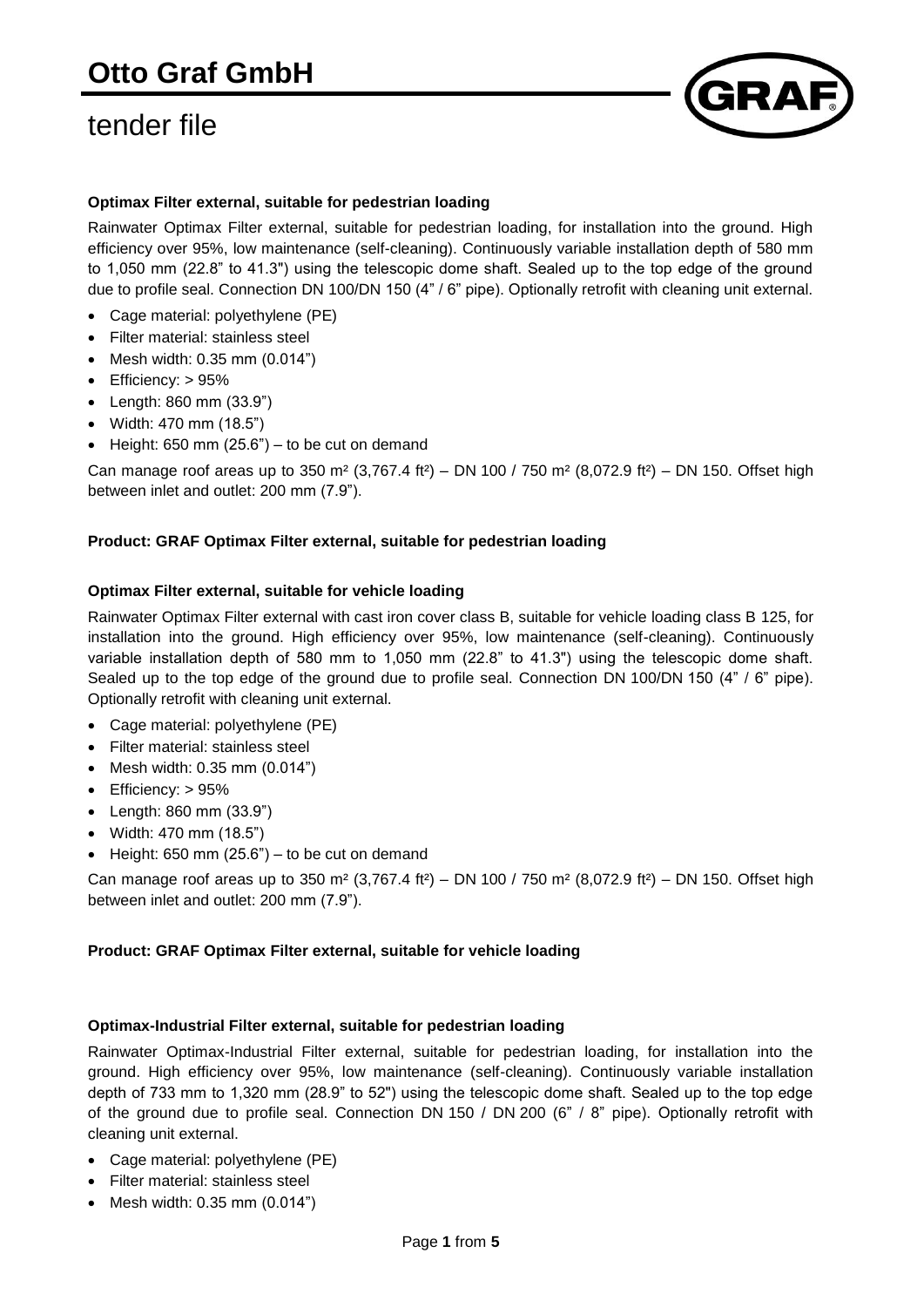

- Efficiency: > 95%
- Length: 1,180 mm (46.5")
- Width: 690 mm (27.2")
- $\bullet$  Height: 920 mm (36.2") to be cut on demand

Can manage roof areas up to 750 m<sup>2</sup> (8,072.9 ft<sup>2</sup>) – DN 150 (6" pipe) / 1,500 m<sup>2</sup> (16,145.9 ft<sup>2</sup>) – DN 200 (8" pipe). Offset high between inlet and outlet: 224 mm (8.8").

# **Product: GRAF Optimax-Industrial Filter external, suitable for pedestrian loading**

# **Optimax-Industrial Filter external, suitable for vehicle loading**

Rainwater Optimax-Industrial Filter external with cast iron cover class B, suitable for vehicle loading class B 125, for installation into the ground. High efficiency over 95%, low maintenance (self-cleaning). Continuously variable installation depth of 733 mm to 1,320 mm (28.9" to 52") using the telescopic dome shaft. Sealed up to the top edge of the ground due to profile seal. Connection DN 150 / DN 200 (6" / 8" pipe). Optionally retrofit with cleaning unit external.

- Cage material: polyethylene (PE)
- Filter material: stainless steel
- $\bullet$  Mesh width: 0.35 mm (0.014")
- Efficiency: > 95%
- Length: 1,180 mm (46.5")
- Width: 690 mm (27.2")
- $\bullet$  Height: 920 mm (36.2") to be cut on demand

Can manage roof areas up to 750 m<sup>2</sup> (8,072.9 ft<sup>2</sup>) – DN 150 (6" pipe) / 1,500 m<sup>2</sup> (16,145.9 ft<sup>2</sup>) – DN 200 (8" pipe). Offset high between inlet and outlet: 224 mm (8.8").

### **Product: GRAF Optimax-Industrial Filter external, suitable for vehicle loading**

### **Universal-Filter 3 external, suitable for pedestrian loading**

Rainwater Universal-Filter 3 external, suitable for pedestrian loading, for installation into the ground. High efficiency 100%, easy cleaning due to a smooth sieve structure. Continuously variable installation depth of 600 mm to 1,050 mm (23.6" to 41.3") using the telescopic dome shaft. Sealed up to the top edge of the ground due to profile seal. Connection DN 100 / DN 150 (4" / 6" pipe).

- Cage material: polyethylene (PE)
- Filter material: polypropylene (PP)
- Mesh width:  $0.35$  mm  $(0.014")$
- Efficiency: 100%
- Length: 760 mm (29.9")
- Width: 470 mm (18.5")
- $\bullet$  Height: 650 mm (25.6") to be cut on demand

Can manage roof areas up to 350 m<sup>2</sup> (3,767.4 ft<sup>2</sup>) – DN 100 (4" pipe) / 500 m<sup>2</sup> (5,382 ft<sup>2</sup>) – DN 150 (6" pipe). Offset high between inlet and outlet: 270 mm (10.6").

### **Product: GRAF Universal-Filter 3 external, suitable for pedestrian loading**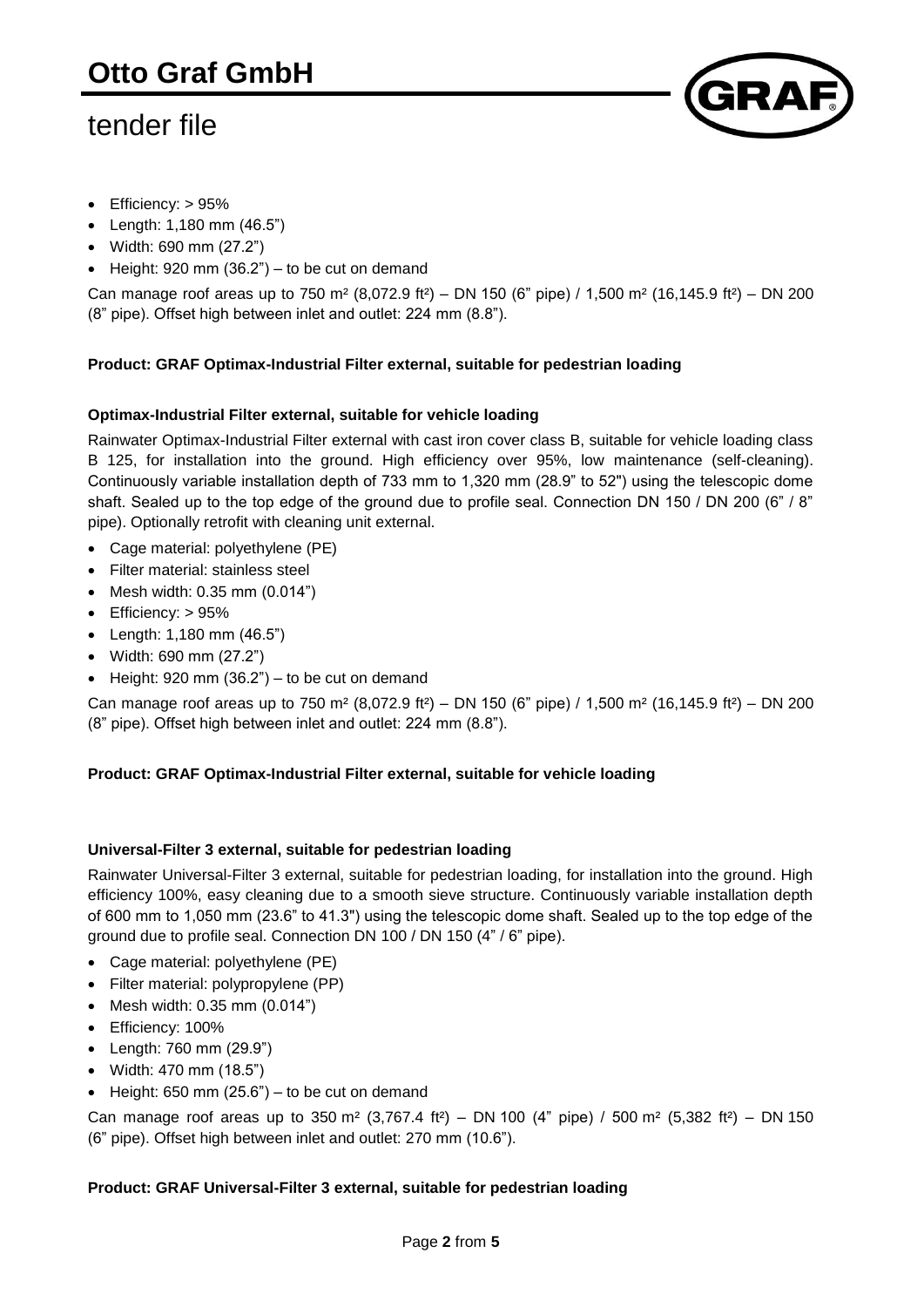

# **Universal-Filter 3 external, suitable for vehicle loading**

Rainwater Universal-Filter 3 external with cast iron cover class B, suitable for vehicle loading class B 125, for installation into the ground. High efficiency 100%, easy cleaning due to a smooth sieve structure. Continuously variable installation depth of 600 mm to 1,050 mm (23.6" to 41.3") using the telescopic dome shaft. Sealed up to the top edge of the ground due to profile seal. Connection DN 100 / DN 150 (4" / 6" pipe).

- Cage material: polyethylene (PE)
- Filter material: polypropylene (PP)
- $\bullet$  Mesh width: 0.35 mm (0.014")
- Efficiency: 100%
- Length: 760 mm (29.9")
- Width: 470 mm (18.5")
- $\bullet$  Height: 650 mm (25.6") to be cut on demand

Can manage roof areas up to 350 m² (3,767.4 ft²) – DN 100 (4" pipe) / 500 m² (5,382 ft²) – DN 150 (6" pipe). Offset high between inlet and outlet: 270 mm (10.6").

# **Product: GRAF Universal-Filter 3 external, suitable for vehicle loading**

### **Universal-Industrial Filter 3 external, suitable for pedestrian loading**

Rainwater Universal-Industrial Filter 3 external, suitable for pedestrian loading, for installation into the ground. High efficiency 100%, easy cleaning due to a smooth sieve structure. Continuously variable installation depth of 703 mm to 1,270 mm (27.7" to 50") using the telescopic dome shaft. Sealed up to the top edge of the ground due to profile seal. Connection DN 150 / DN 200 (6" / 8" pipe).

- Cage material: polyethylene (PE)
- Filter material: stainless steel
- Mesh width: 0.75 mm (0.03")
- Efficiency: 100%
- Length: 1,140 mm (44.9")
- Width: 690 mm (27.2")
- $\bullet$  Height: 870 mm (34.3") to be cut on demand

Can manage roof areas up to 750 m<sup>2</sup> (8,072.9 ft<sup>2</sup>) – DN 150 (6" pipe) / 1,200 m<sup>2</sup> (12,916.7 ft<sup>2</sup>) – DN 200 (8" pipe). Offset high between inlet and outlet: 229 mm (9").

### **Product: GRAF Universal-Filter 3 external, suitable for pedestrian loading**

### **Universal-Industrial Filter 3 external, suitable for vehicle loading**

Rainwater Universal-Industrial Filter 3 external with cast iron cover class B, suitable for vehicle loading class B 125, for installation into the ground. High efficiency 100%, easy cleaning due to a smooth sieve structure. Continuously variable installation depth of 703 mm to 1,270 mm (27.7" to 50") using the telescopic dome shaft. Sealed up to the top edge of the ground due to profile seal. Connection DN 150 / DN 200 (6" / 8" pipe).

- Cage material: polyethylene (PE)
- Filter material: stainless steel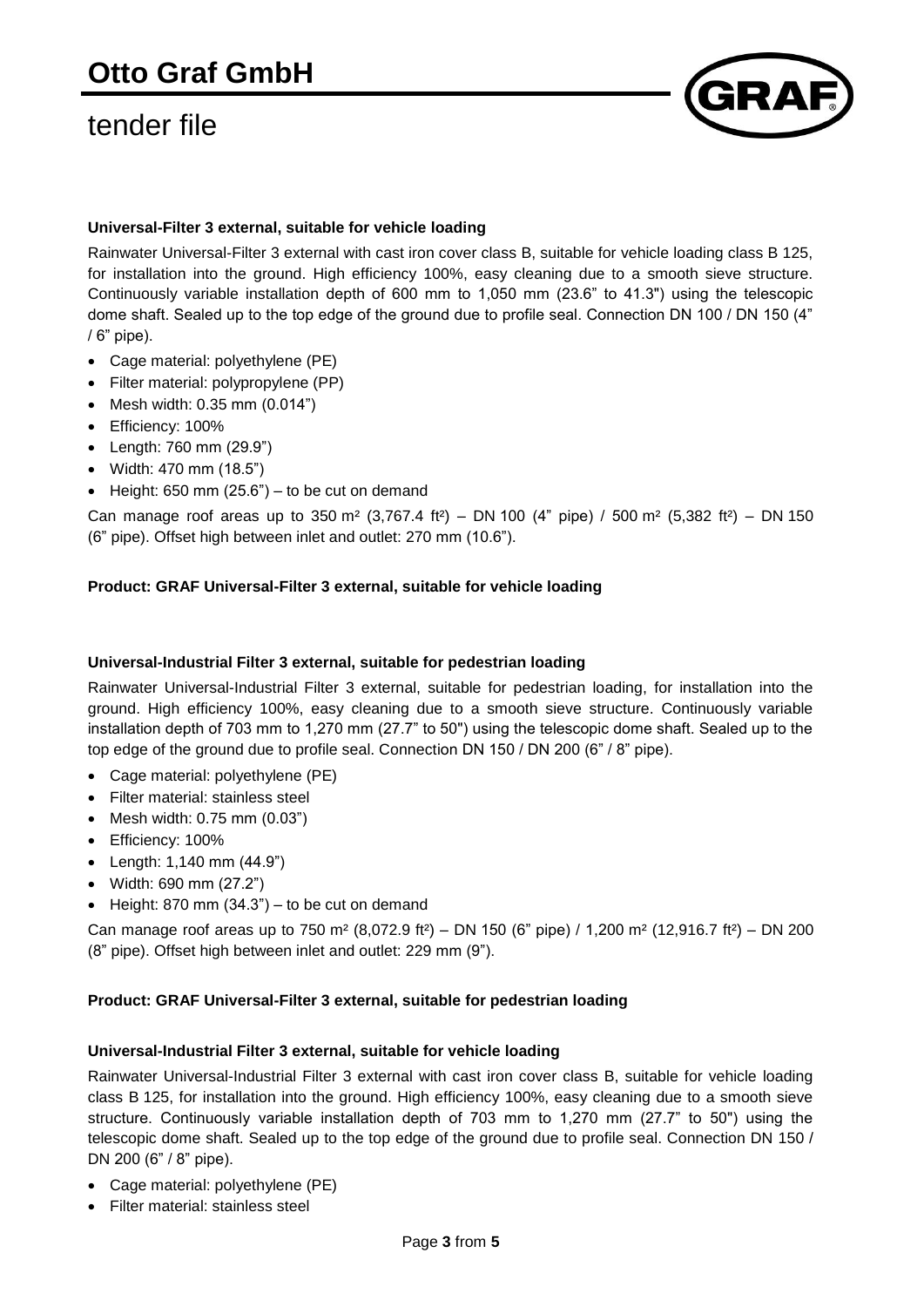

- Mesh width: 0.75 mm (0.03")
- Efficiency: 100%
- Length: 1,140 mm (44.9")
- Width: 690 mm (27.2")
- $\bullet$  Height: 870 mm (34.3") to be cut on demand

Can manage roof areas up to 750 m<sup>2</sup> (8,072.9 ft<sup>2</sup>) – DN 150 (6" pipe) / 1,200 m<sup>2</sup> (12,916.7 ft<sup>2</sup>) – DN 200 (8" pipe). Offset high between inlet and outlet: 229 mm (9").

# **Product: GRAF Universal-Filter 3 external, suitable for vehicle loading**

# **Minimax Filter external, suitable for pedestrian loading**

Rainwater Minimax Filter external, suitable for pedestrian loading for installation into the ground. High efficiency over 95%, low maintenance (self-cleaning). Continuously variable installation depth of 485 mm to 955 mm (19.1" to 37.6") using the telescopic dome shaft. Sealed up to the top edge of the ground due to profile seal. Connection DN 100 (4" pipe). Optionally retrofit with cleaning unit external.

- Cage material: polyethylene (PE)
- Filter material: stainless steel
- $\bullet$  Mesh width: 0.5 mm (0.02")
- Efficiency: > 95%
- Length: 575 mm (22.6")
- Width: 510 mm (20.1")
- $\bullet$  Height: 555 mm (21.9") to be cut on demand

Can manage roof areas up to 350 m² (3,767.4 ft²). Offset high between inlet and outlet: 100 mm (3.9").

### **Product: GRAF Minimax Filter external, suitable for pedestrian loading**

### **Minimax Filter external, suitable for vehicle loading**

Rainwater Minimax Filter external with cast iron cover, suitable for vehicle loading class B 125 for installation into the ground. High efficiency over 95%, low maintenance (self-cleaning). Continuously variable installation depth of 485 mm to 955 mm (19.1" to 37.6") using the telescopic dome shaft. Sealed up to the top edge of the ground due to profile seal. Connection DN 100 (4" pipe). Optionally retrofit with cleaning unit external.

- Cage material: polyethylene (PE)
- Filter material: stainless steel
- $\bullet$  Mesh width: 0.5 mm  $(0.02)$
- Efficiency: > 95%
- Length: 575 mm (22.6")
- Width: 510 mm (20.1")
- $\bullet$  Height: 555 mm (21.9") to be cut on demand

Can manage roof areas up to 350 m² (3,767.4 ft²). Offset high between inlet and outlet: 100 mm (3.9").

### **Product: GRAF Minimax Filter external, suitable for vehicle loading**